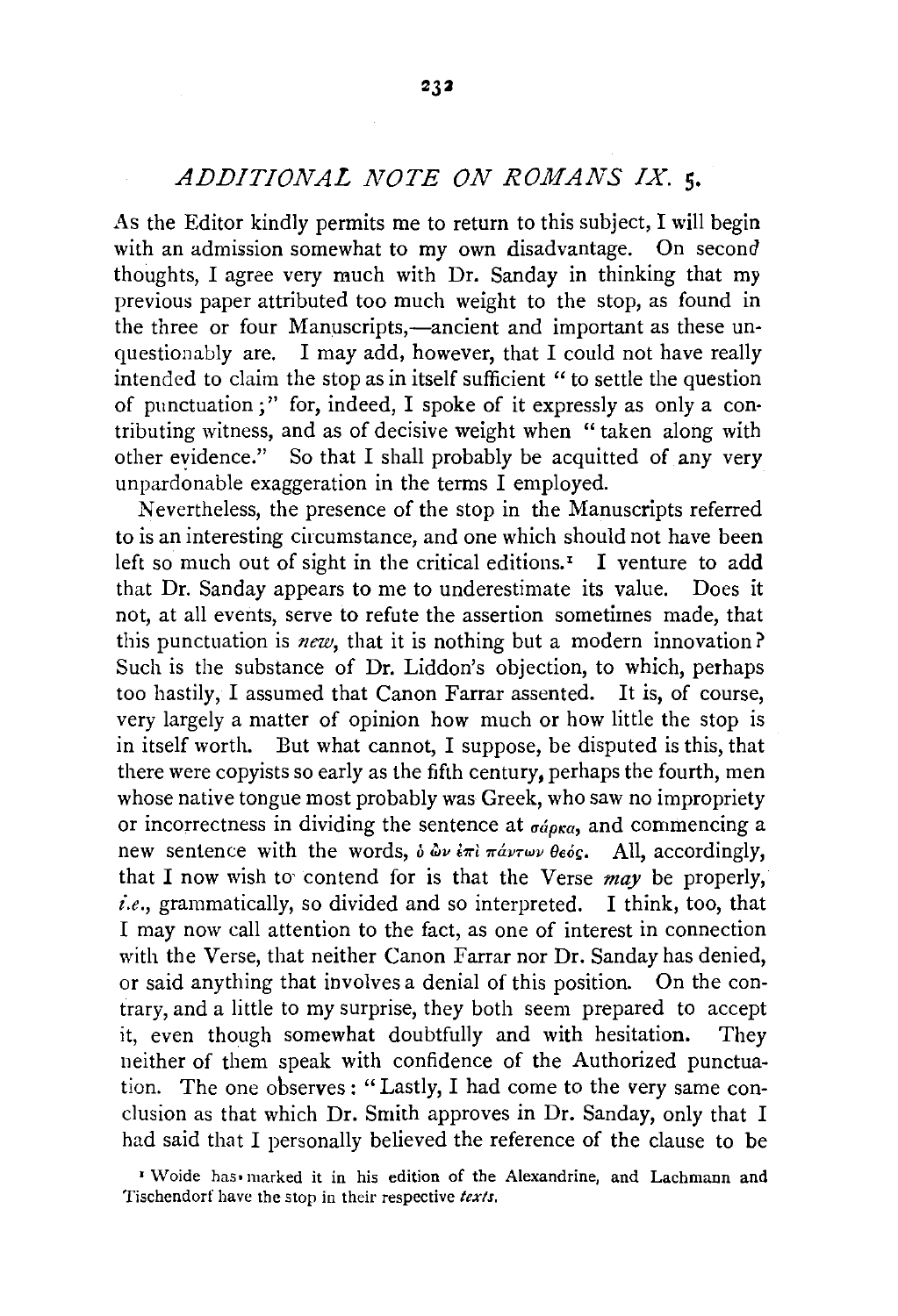to Christ, while Dr. Sanday says that the 'application to our Lord appears perhaps a little the more probable of the two.'" And the other repeats his previous acknowledgment of the doubtfulness of the Verse, writing in THE ExPoSITOR, " Nor, in fact, can I be convinced by the arguments on either side that the passage is one on which it is possible to have a very strong and decided opinion. There is much to be said on both sides, but nothing quite conclusive."

But further, let me ask, in the presence of this hesitation on the part of both my critics, what is the value of that unanimity of the Fathers to which Canon Farrar so triumphantly points? Is their testimony to be so unceremoniously put aside, as only warranting a slight probability after all? I cannot but think that those who so readily follow the Fathers in their doctrine of the incarnate Logos might have shewn a little more reliance upon them in regard to the construction of this Verse.

I notice that Dr. Sanday speaks almost as if he doubted the correctness of my report as to the presence of the point in the Alexandrine manuscript, while Canon Farrar quotes my words, "evidently *a prima manu,"* used in reference to the same Manuscript, very much as if he too intended to suggest the same doubt. May I beg the two doubters (if they are such) to take the first opportunity of goirfg to the British Museum to look at the Manuscript for themselves? They will easily gain access to it; and, if their eyesight be tolerably good, I venture to say they will be perfectly satisfied (from the colour of the ink and from the existence of the space) that the stop is a real stop, and from the first hand. The same will be found in the Ephraim Manuscript (C), so far, at least, as the *space* is concerned; although it may be uncertain whether the little cross which serves for a stop is as old as the writing. But the important thing is the *space*  and about this there can be no doubt whatever.

In regard to the Vatican (B), I readily admit, the age of the stop may be fairly considered doubtful. Cardinal Pitra, by whom on one occasion the Manuscript was shewn to me, and to whom I pointed it out, observed at once that it might be of later date than the writing. On the other hand, Tischendorf holds that many of the stops in B are *a prima manu\_-* and I do not know of any good reason why this particular point should not be one of them.

I agree, then, with my critics that the presence of this stop in the 'Manuscripts does not actually determine the construction of the Verse. For this, as I observed before, we must look to the analogy of St. Paul's Epistles in his use of the word  $\theta \infty$ ; and that analogy